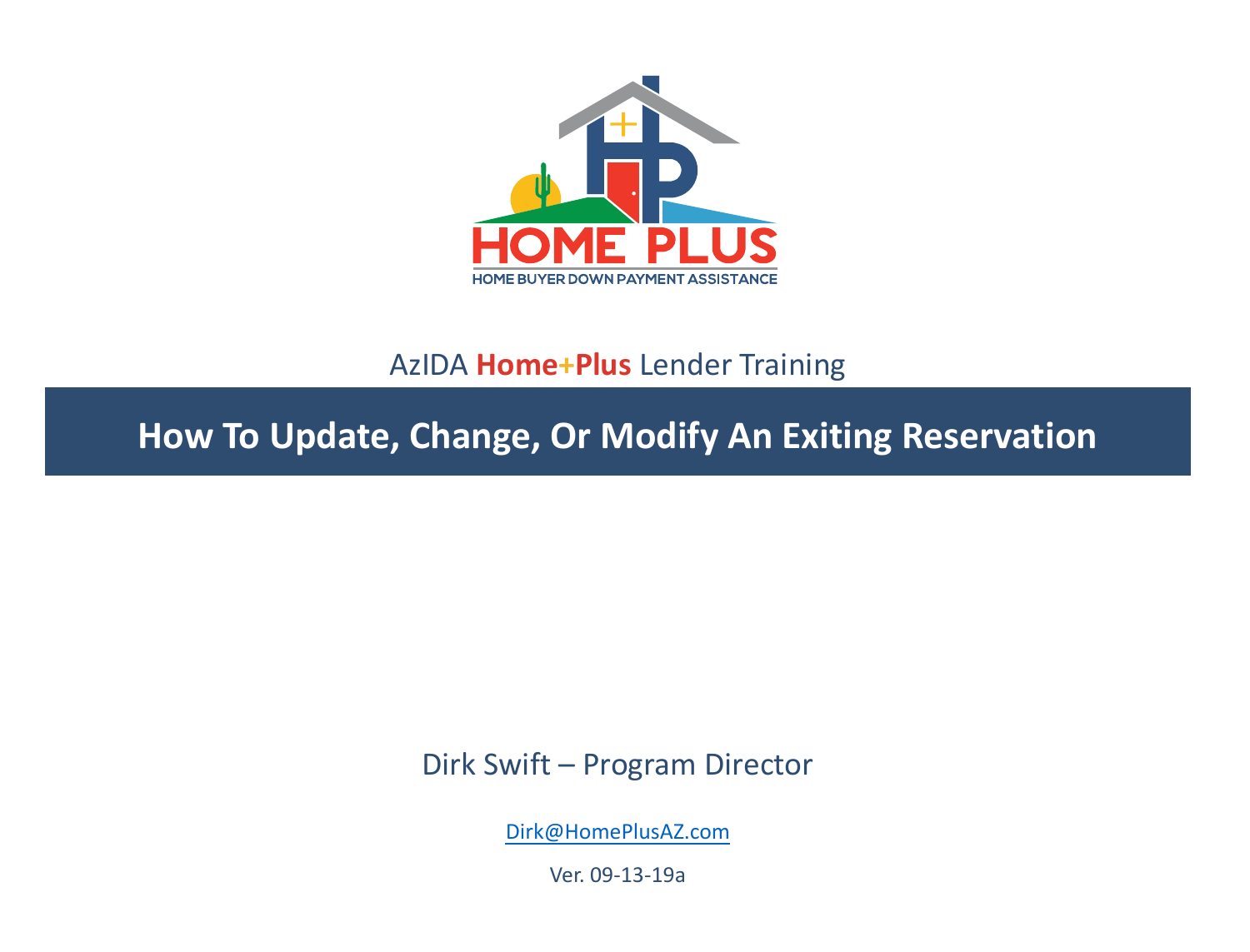# **AzIDA HOME+PLUS**

How to update, change, or modify an existing reservation

The **HOME+PLUS**  Lender – Online reservation system serves multiple functions in support of the **HOME+PLUS**  Program.

As such, a lender has limited access to edit and update an exiting reservation.

Updates, changes, or modifications to an existing reservation are handled by the HTS Team.



- Lenders have limited access to make loan changes after reservation.
- The following fields may be changed by the lender:
	- Property Purchase Price
	- Property Appraised Value
	- Property Address house number, street name and unit number
- Click on the "view" icon for the specific borrower,

賱

View

 $R$ eprint PDF

- Then click the "edit" button.
	- D<br>Edit **all**<br>Reprin **Loan/Reservation Status Details** « Rack Cancel Lean

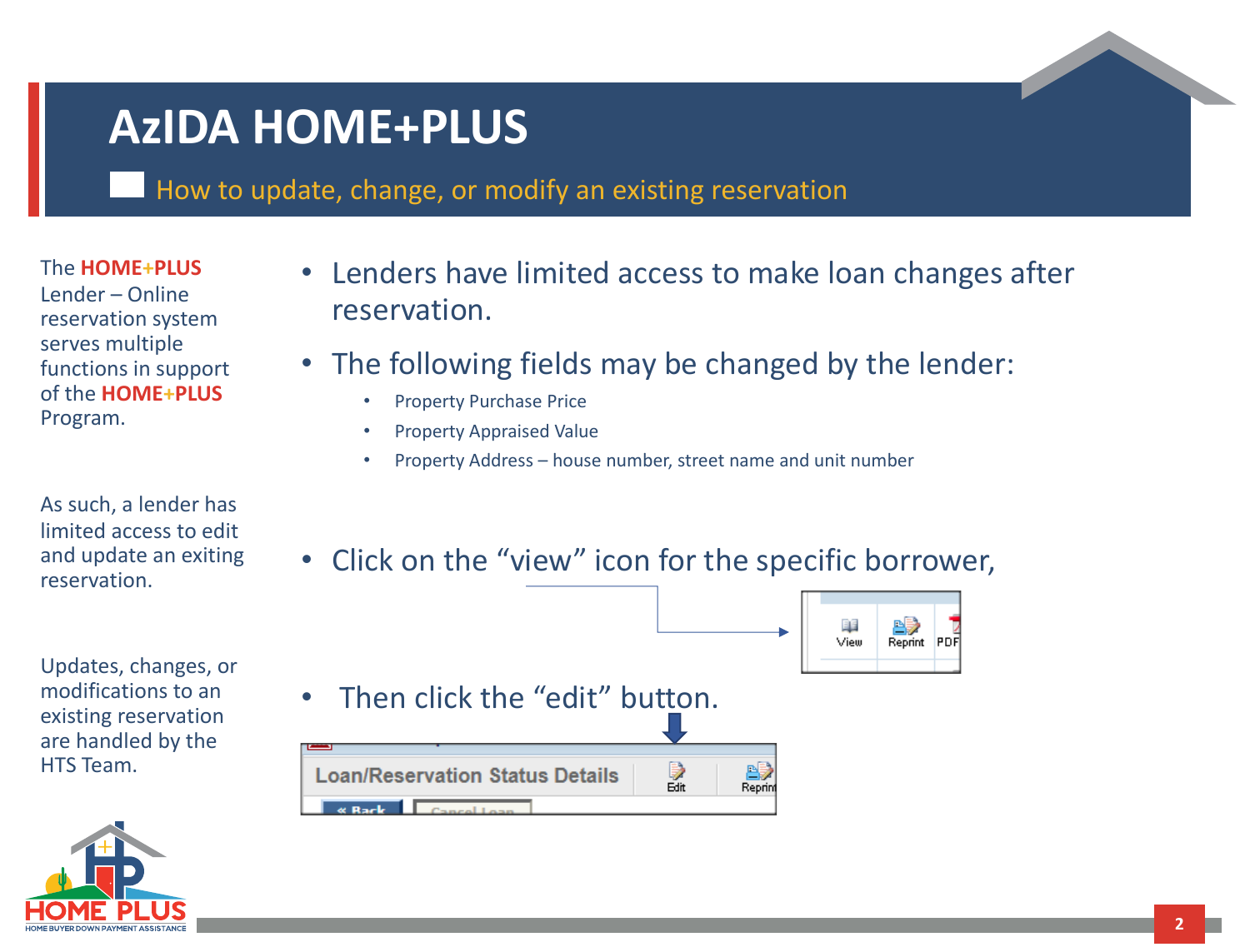- For any change, update, or correction of data within an existing **HOME+PLUS** reservation; simply email the HTS Team at:
	- [homeplushelp@hilltopsecurities.com](mailto:homeplushelp@hilltopsecurities.com)
- Provide all the details to be updated, and the HTS Team will handle it within 30 minutes or less.

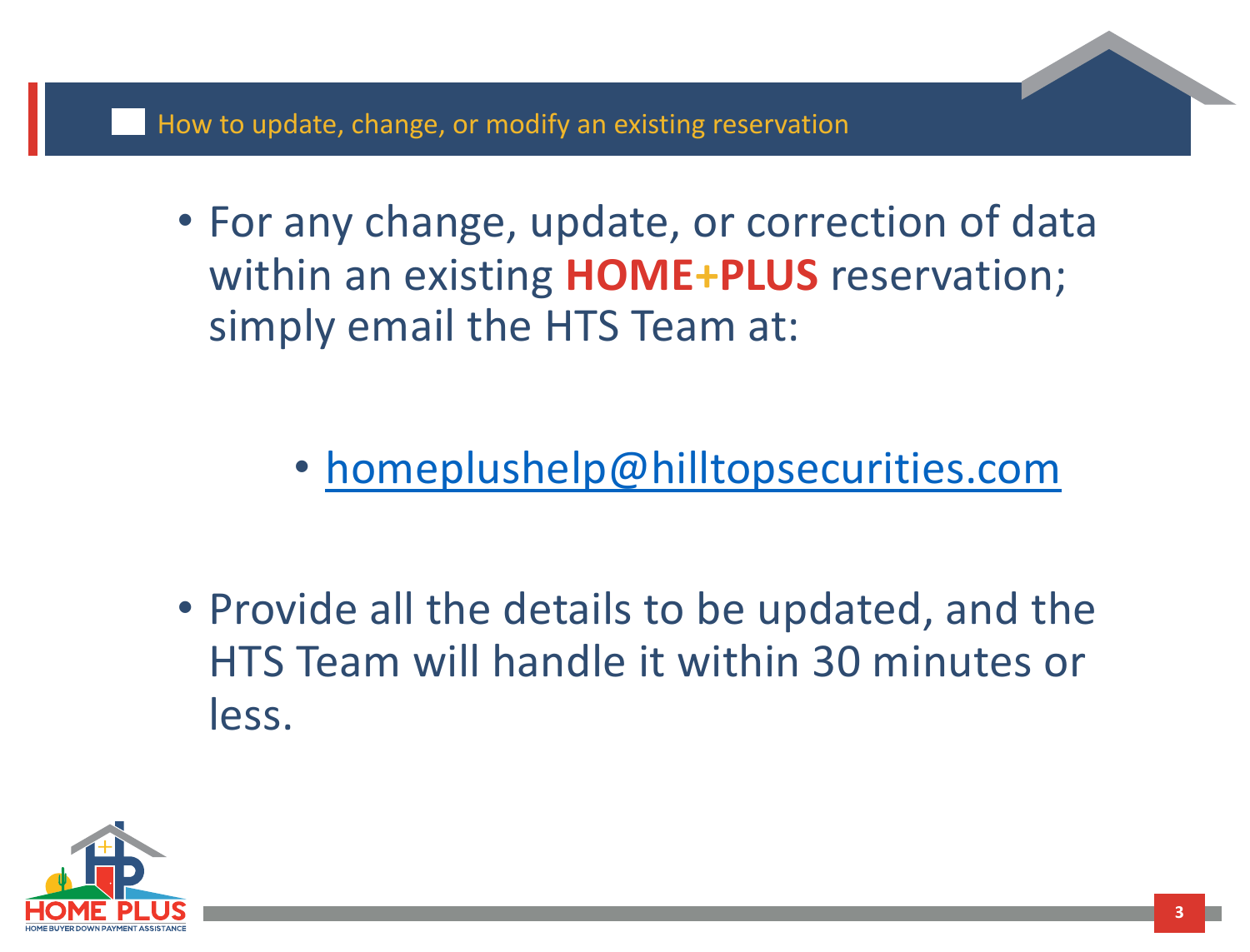#### How to update, change, or modify an existing reservation

- To promote process flow efficiencies, the lender has edit capabilities on all **HOME+PLUS** closing documents.
- On all **HOME+PLUS**  related documents, any section in blue highlight can be edited.

Name of Borrower: Dirk Swift

Name of Borrower:

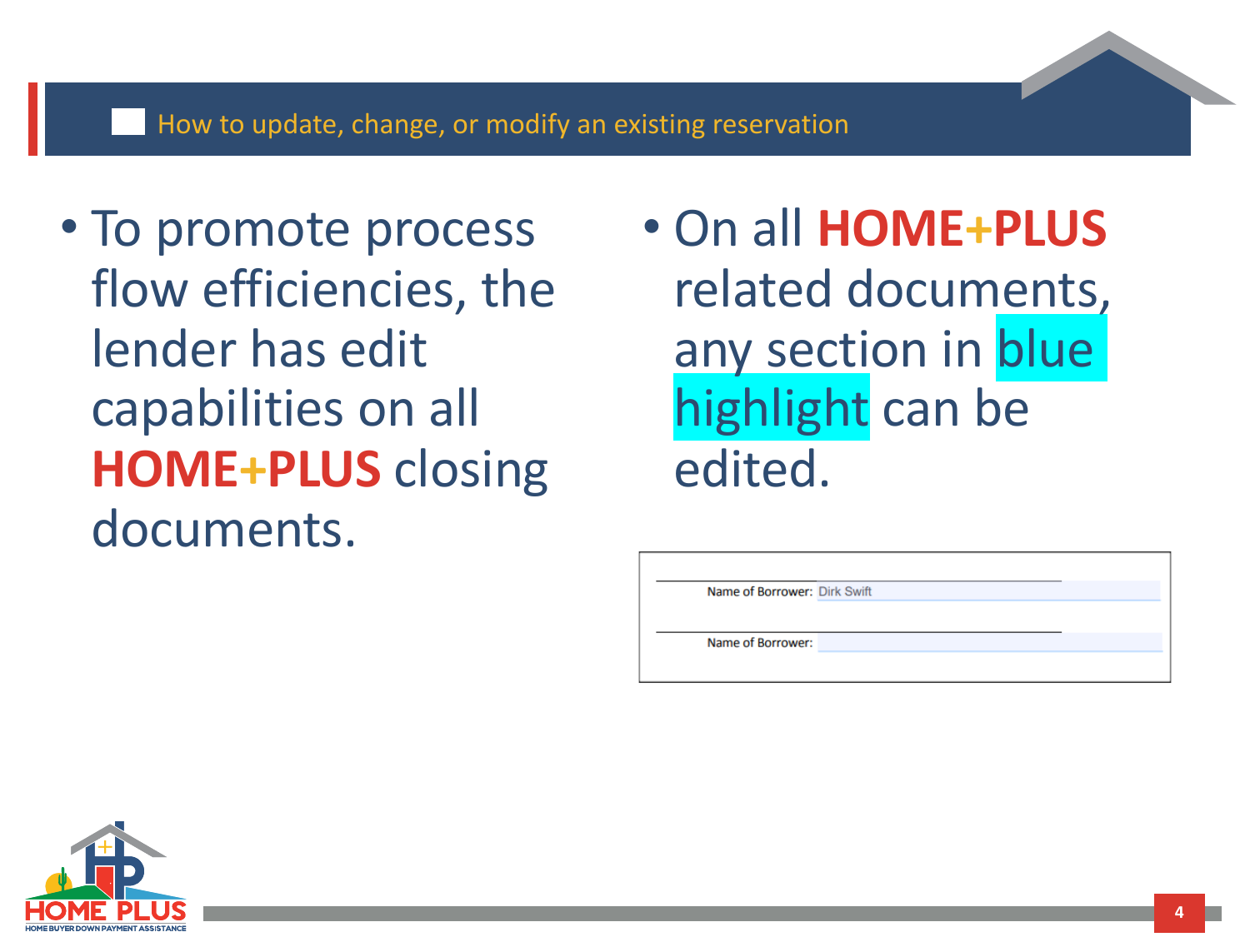### Program change after reservation.

- The lender can request a modification of an existing reservation, changing from one DPA option or one mortgage type to another. For example:
	- i.e. change from a FHA w/4% DPA to FHA w/5% DPA
	- i.e. change from a Fannie lower income w/3% DPA to Freddie w/5% DPA
- Please know any change will be based on the respective interest rate on the date of the original reservation, and if the move is to a different mortgage type / property type, all guidelines, credit scores, LTV's etc., would need to be adhered to.
- Simply email [homeplushelp@hilltopsecurities.com](mailto:homeplushelp@hilltopsecurities.com) with **ALL** the details and HTS will handle it.